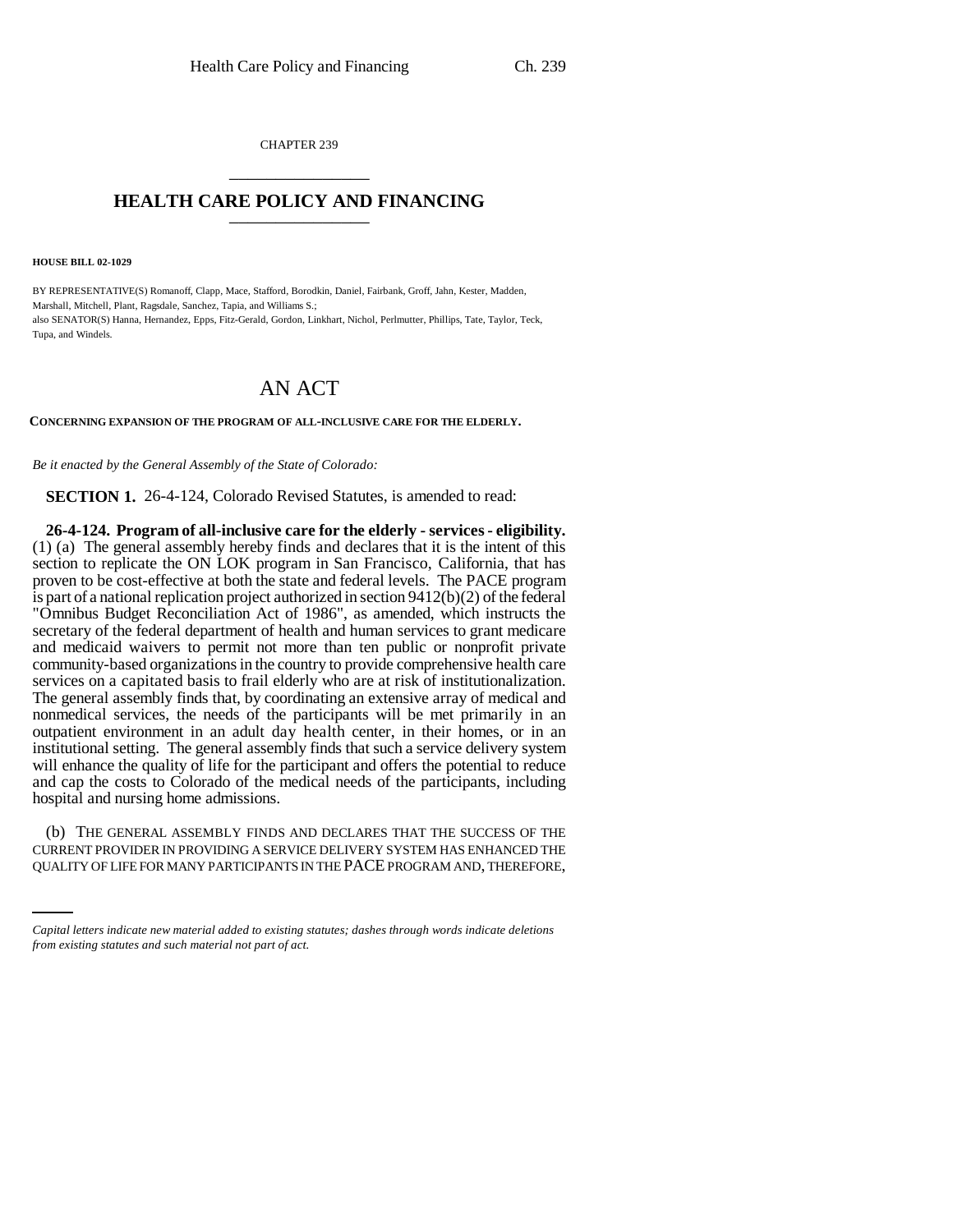## Ch. 239 Health Care Policy and Financing

THE STATE SHOULD DEVELOP ADDITIONAL PACE PROGRAM SITES. THE GENERAL ASSEMBLY FINDS THAT SECTION 4802 OF THE FEDERAL "BALANCED BUDGET ACT OF 1997", AS AMENDED, ALLOWS THE STATE TO DEVELOP ADDITIONAL PACE PROGRAM SITES. THE GENERAL ASSEMBLY FURTHER FINDS THAT NEW PACE PROGRAM SITES SHOULD BE DEVELOPED USING THE PROGRAM DEVELOPED BY THE CURRENT PROVIDER AS A MODEL. THE GENERAL ASSEMBLY ALSO FINDS THAT THE STATE SHOULD CAPITALIZE ON THE SUCCESS, EXPERIENCE, AND QUALITY OF CARE OF SUCH PROVIDER IN OPERATING THE PACE MODEL BY UTILIZING THE PROVIDER'S TECHNICAL ASSISTANCE CAPABILITIES. ADDITIONALLY, THE GENERAL ASSEMBLY FINDS THAT IT IS NECESSARY TO PROVIDE TECHNICAL ASSISTANCE TO NEW PACE PROGRAM SITES TO INSURE CONSISTENT QUALITY OF SERVICES AND ULTIMATE SUCCESS. THE GENERAL ASSEMBLY, THEREFORE, ENCOURAGES THE STATE DEPARTMENT TO SEEK GRANTS AND DONATIONS FROM NATIONAL PACE ORGANIZATIONS THAT HAVE RECEIVED FUNDING TO ASSIST STATES IN PACE EXPANSION INITIATIVES AND TO SECURE FUNDING TO DEDICATE A FULL-TIME STAFF PERSON TO THE IMPLEMENTATION OF THIS PACE EXPANSION.

(2) The general assembly has determined on the recommendation of the state department that the PACE program is cost-effective. As a result of such determination and after consultation with the joint budget committee of the general assembly, application has been made to and waivers have been obtained from the federal health care financing administration to implement the PACE program as provided in this section. The general assembly, therefore, authorizes the state department to implement the PACE program in accordance with this section. In connection with the implementation of the program, the state department shall:

(a) Provide a system for reimbursement for services to the PACE program pursuant to this section;

(b) Develop and implement a contract with the ANY nonprofit organization providing the PACE program that sets forth contractual obligations for the PACE program, including but not limited to reporting and monitoring of utilization of services and of the costs of the program as required by the state department;

(c) Acknowledge that it is participating in the national PACE project as initiated by congress;

(d) Be responsible for certifying the eligibility for services of all PACE program participants.

(3) The general assembly declares that the purpose of this section is to provide services that would foster the following goals:

(a) To maintain eligible persons at home as an alternative to long-term institutionalization;

(b) To provide optimum accessibility to various important social and health resources that are available to assist eligible persons in maintaining independent living;

(c) To provide that eligible persons who are frail elderly but who have the capacity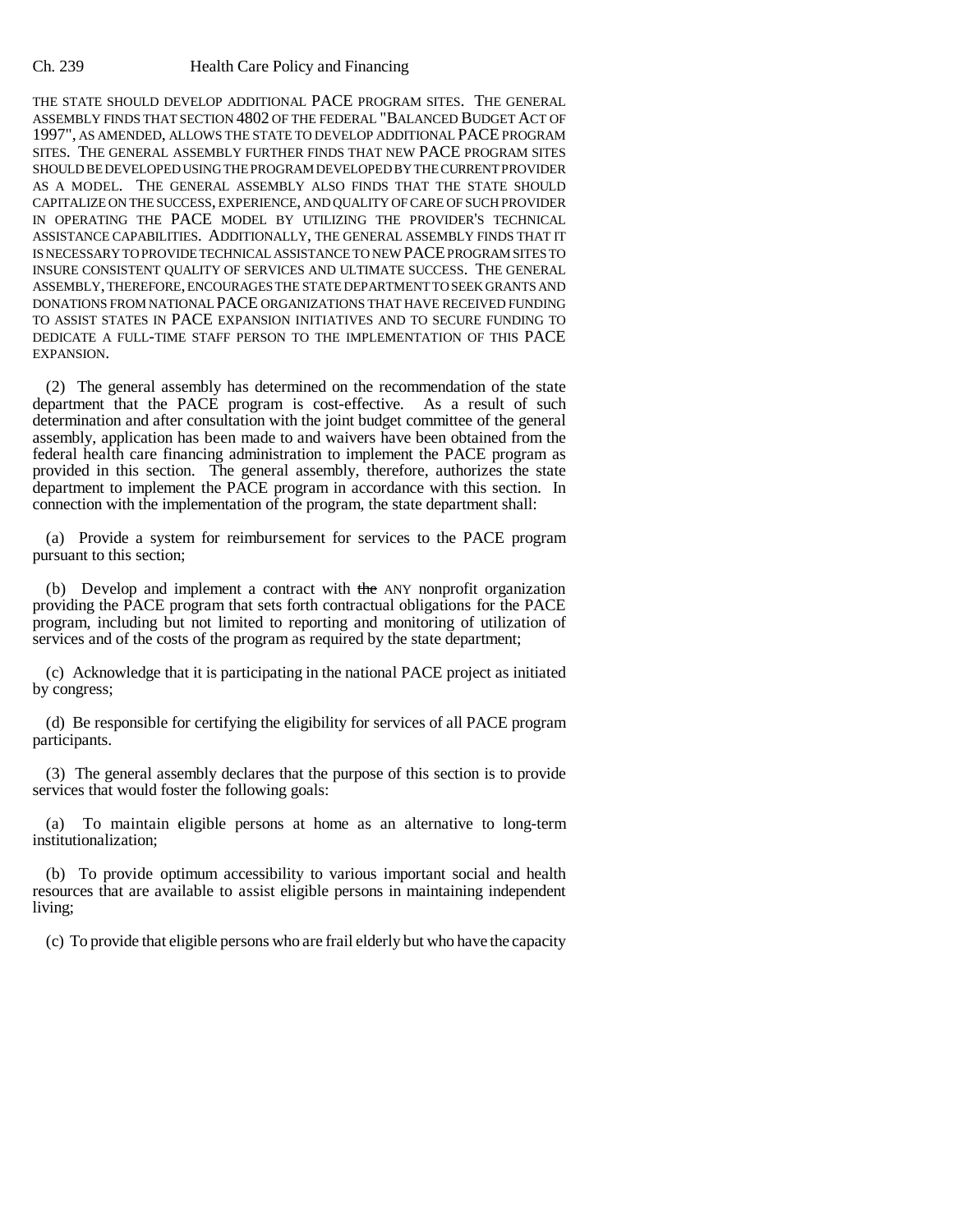to remain in an independent living situation have access to the appropriate social and health services without which independent living would not be possible;

(d) To coordinate, integrate, and link such social and health services by removing obstacles that impede or limit improvements in delivery of these services;

(e) To provide the most efficient and effective use of capitated funds in the delivery of such social and health services;

(f) To assure that capitation payments amount to no more than ninety-five percent of the amount paid under the medicaid fee-for-service structure for an actuarially similar population.

(4) Within the context of the PACE program, the state department may include any or all of the services listed in sections 26-4-202, 26-4-203, 26-4-302, and 26-4-303, as applicable.

(5) An eligible person may elect to receive services from the PACE program as described in subsection (4) of this section. If such an election is made, the eligible person shall not remain eligible for services or payment through the regular medicare or medicaid programs. All services provided by said programs shall be provided through the PACE program in accordance with this section. An eligible person may elect to disenroll from the PACE program at any time.

(5.5) THE STATE DEPARTMENT, IN COOPERATION WITH THE SINGLE ENTRY POINT AGENCIES ESTABLISHED IN SECTION 26-4-522, SHALL DEVELOP AND IMPLEMENT A COORDINATED PLAN TO PROVIDE EDUCATION ABOUT PACE PROGRAM SITE OPERATIONS UNDER THIS SECTION. THE STATE DEPARTMENT SHALL ADOPT RULES TO ENSURE THAT CASE MANAGERS AND ANY OTHER APPROPRIATE STATE DEPARTMENT STAFF DISCUSS THE OPTION AND POTENTIAL BENEFITS OF PARTICIPATING IN THE PACE PROGRAM WITH ALL ELIGIBLE LONG-TERM CARE CLIENTS. THESE RULES SHALL REQUIRE ADDITIONAL AND ON-GOING TRAINING OF THE SINGLE ENTRY POINT AGENCY CASE MANAGERS IN COUNTIES WHERE A PACE PROGRAM IS OPERATING. THIS TRAINING SHALL BE PROVIDED BY A FEDERALLY APPROVED PACE PROVIDER. IN ADDITION, EACH SINGLE ENTRY POINT AGENCY MAY DESIGNATE CASE MANAGERS WHO HAVE KNOWLEDGE ABOUT THE PACE PROGRAM.

(6) For purposes of this section, "eligible person" means a frail elderly individual who voluntarily enrolls in the PACE program and whose gross income does not exceed three hundred percent of the current federal supplemental security income benefit level, whose resources do not exceed the limit established by the state department of human services for individuals receiving a mandatory minimum state supplementation of SSI benefits pursuant to section 26-2-204, or in the case of a person who is married, do not exceed the amount authorized in section 26-4-506, and for whom a physician licensed pursuant to article 36 of title 12, C.R.S., certifies that such a program provides an appropriate alternative to institutionalized care. The term "frail elderly" means an individual who meets functional eligibility requirements, as established by the state department, for nursing home care and who is fifty-five years of age or older.

(7) Using a risk-based financing model, the ANY nonprofit organization providing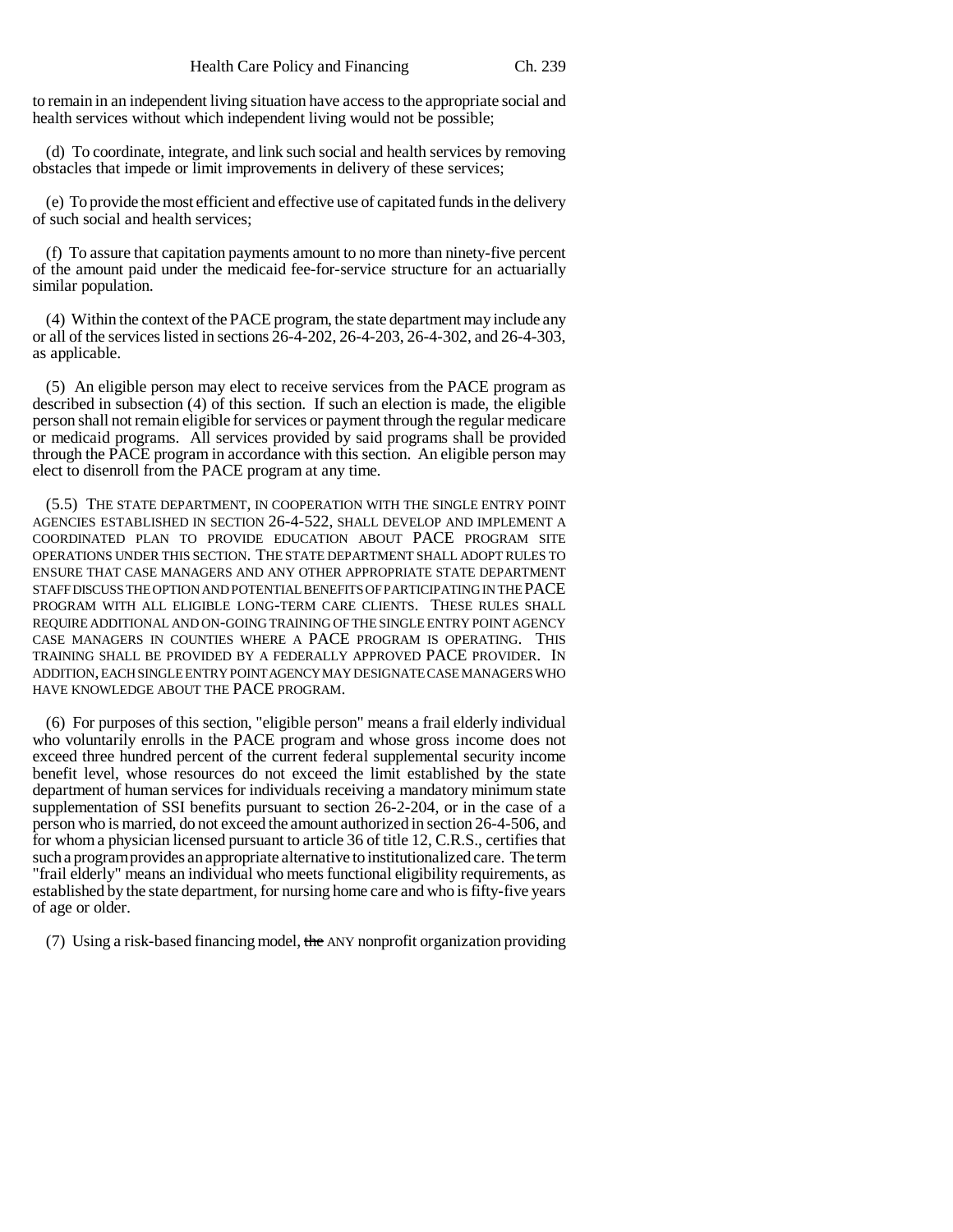the PACE program shall assume responsibility for all costs generated by PACE program participants, and it shall create and maintain a risk reserve fund that will cover any cost overages for any participant. The PACE program is responsible for the entire range of services in the consolidated service model, including hospital and nursing home care, according to participant need as determined by the multidisciplinary team. The ANY nonprofit organization providing the PACE program is responsible for the full financial risk at the conclusion of the demonstration period and when permanent waivers from the federal health care financing administration are granted. Specific arrangements of the risk-based financing model shall be adopted and negotiated by the federal health care financing administration, the ANY nonprofit organization providing the PACE program, and the state department.

(7.5) NOTHING IN THIS SECTION REQUIRES A PACE PROGRAM SITE OPERATOR TO HOLD A CERTIFICATE OF AUTHORITY AS A HEALTH MAINTENANCE ORGANIZATION UNDER PART 4 OF ARTICLE 16 OF TITLE 10, C.R.S., FOR PURPOSES OF THE PACE PROGRAM.

(8) Any person who accepts and receives services authorized under this section shall pay to the state department or to an agent or provider designated by the state department an amount that shall be the lesser of such person's gross income minus the current federal aid to needy disabled supplemental security income benefit level and cost of dependents and minus any amounts paid for private health or medical insurance, or the projected cost of services to be rendered to the person under the plan of care. Such amount shall be reviewed and revised as necessary each time the plan of care is reviewed. The state department shall establish a standard amount to be allowed for the costs of dependents. In determining a person's gross income, the state department shall establish, by rule, a deduction schedule to be allowed and applied in the case of any person who has incurred excessive medical expenses or other outstanding liabilities that require payments.

(8.5) (a) THE STATE DEPARTMENT SHALL PERFORM A FEASIBILITY STUDY, CONDITIONED ON THE RECEIPT OF SUFFICIENT GIFTS, GRANTS, AND DONATIONS, IN ORDER TO IDENTIFY VIABLE COMMUNITIES THAT MAY SUPPORT A PACE PROGRAM SITE. THIS STUDY SHALL BE COMPLETED ON OR BEFORE MAY 1, 2003.

(b) THE STATE DEPARTMENT, CONSISTENT WITH THE RESULTS OF THE FEASIBILITY STUDY, SHALL USE ITS BEST EFFORTS TO HAVE IN OPERATION:

(I) ONE ADDITIONAL PACE PROGRAM SITE BY JULY 1, 2004;

(II) A TOTAL OF FOUR ADDITIONAL PACE PROGRAM SITES BY JULY 1, 2005; AND

(III) A TOTAL OF SIX ADDITIONAL PACE PROGRAM SITES BY JULY 1, 2006.

(c) (I) NO LATER THAN MAY 30, 2003, THE EXECUTIVE DIRECTOR OF THE STATE DEPARTMENT SHALL SUBMIT TO THE JOINT BUDGET COMMITTEE OF THE GENERAL ASSEMBLY, TO THE HEALTH, ENVIRONMENT, WELFARE, AND INSTITUTIONS COMMITTEE OF THE HOUSE OF REPRESENTATIVES, AND TO THE HEALTH, ENVIRONMENT, CHILDREN AND FAMILIES COMMITTEE OF THE SENATE A WRITTEN REPORT OF THE RESULTS OF THE FEASIBILITY STUDY CONDUCTED UNDER PARAGRAPH (a) OF THIS SUBSECTION (8.5).